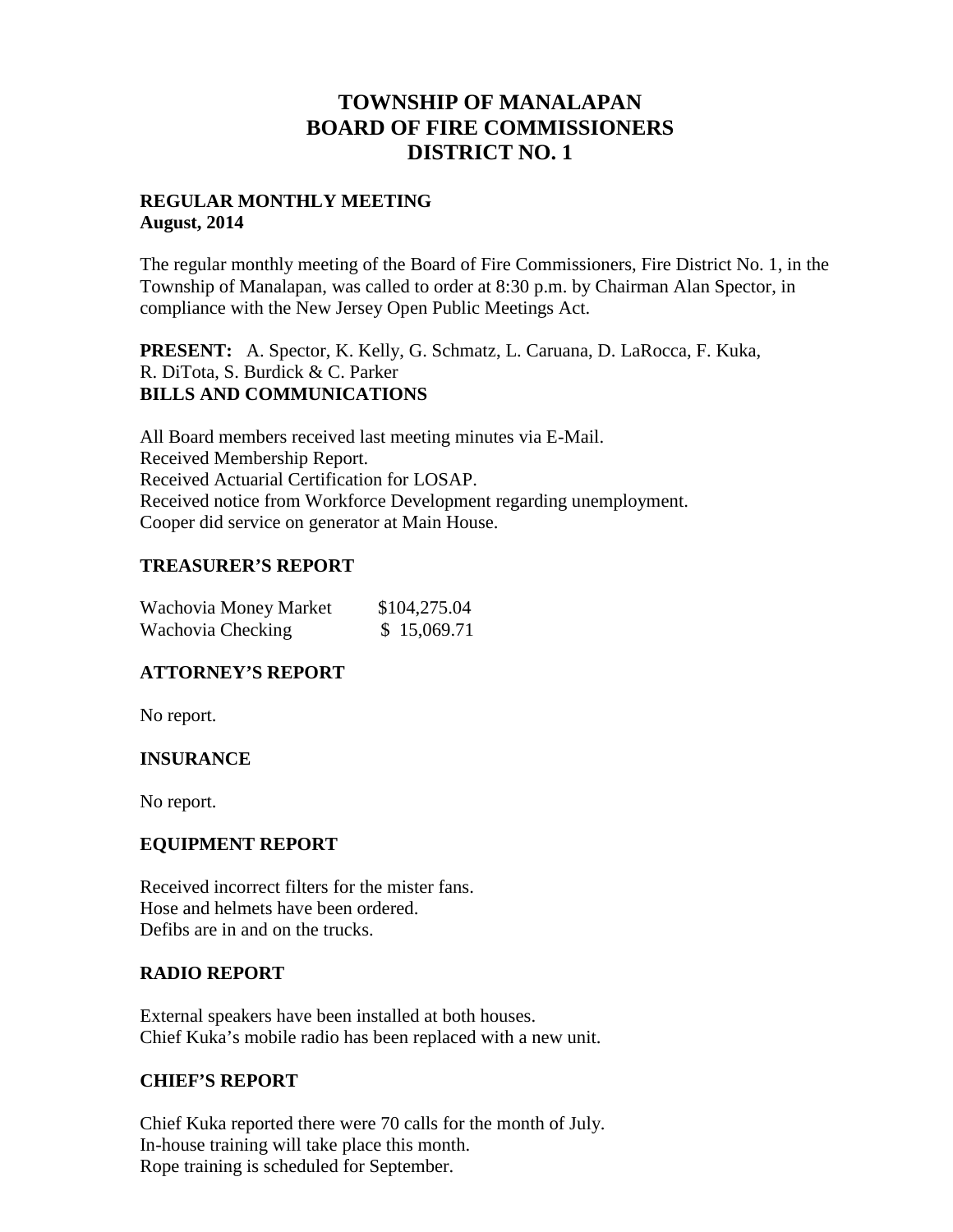National Night Out and the MPD blood drive went well. Safety meeting to take place to review current and previous accidents.

## **TRUCK REPORT**

26-1-77 – tires were replaced on the front; need to order a new harness cable. 26-1-80 – air hose reels keep jumping off.

## **ASSOCIATION REPORT**

Steve Burdick talked to Stockels about the trimming of the branches at the Satellite. Picnic area at the Main House will need to be re-graded in September.

## **TRUSTEES' REPORT**

No report.

## **OLD BUSINESS**

See attached.

### **NEW BUSINESS**

Commissioner Schmatz made a motion to pay all vouchers; this was seconded by Commissioner LaRocca. All voted aye.

Commissioner Schmatz made a motion for \$280 to purchase 8 JV tools; this was seconded by Commissioner LaRocca. All voted aye.

Commissioner Kelly made a motion not to exceed \$2,000 for lodging for the Firemen Convention in Wildwood in September; this was seconded by Commissioner LaRocca. All voted aye.

Commissioner LaRocca made a motion not to exceed \$6,050 to purchase 22 driver's jackets; this was seconded by Commissioner Spector. All voted aye.

Meeting opened to the public at 9:27 P.M.

A motion was made by Commissioner Spector to adjourn; it was seconded by Commissioner LaRocca and all voted aye.

Meeting adjourned at 9:28 P.M.

Respectfully submitted, Kenneth Kelly, Clerk